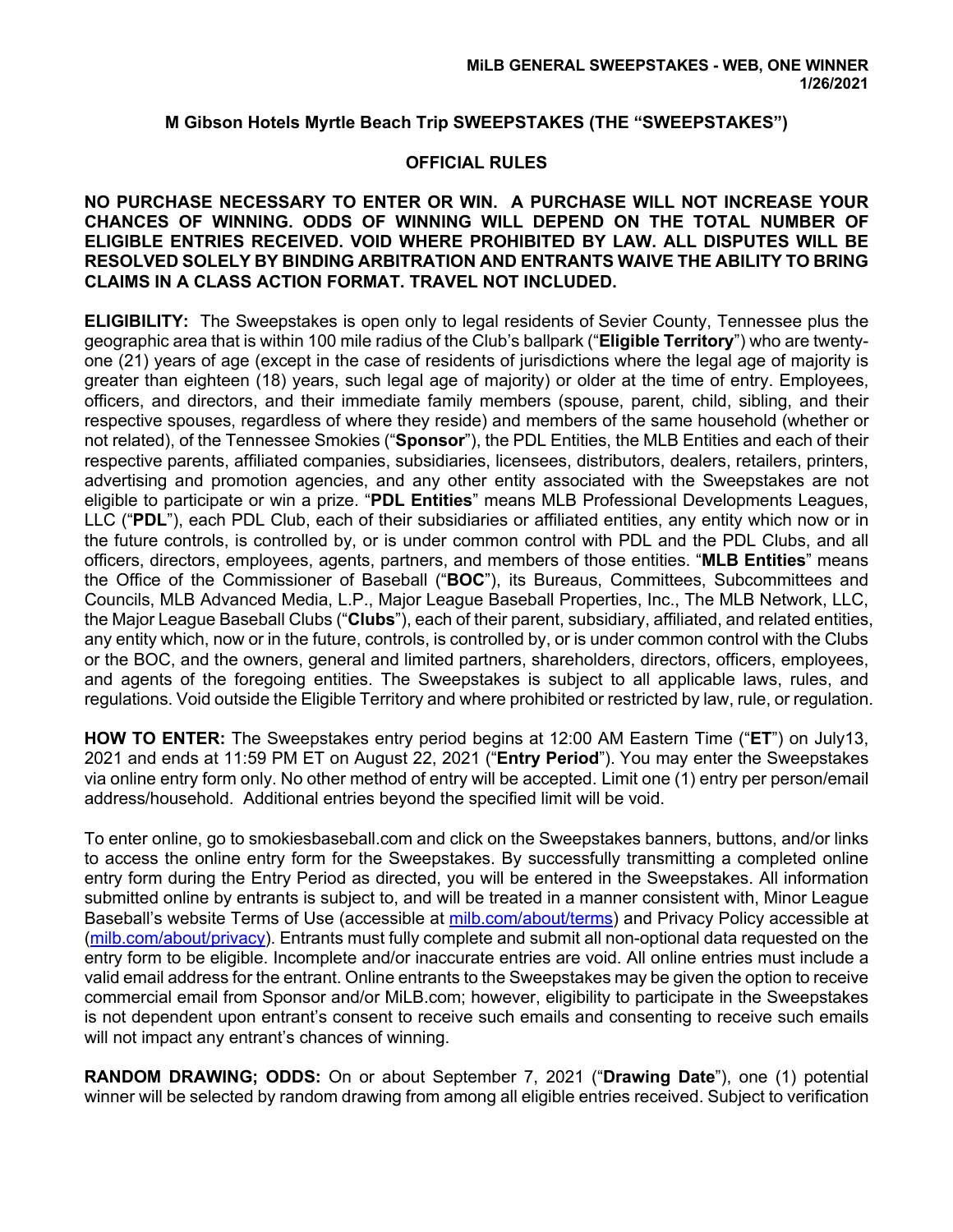of eligibility and compliance with these Official Rules, the potential winner will be declared the official winner of the Sweepstakes. Odds of winning depend on the total number of eligible entries received.

**PRIZE: One (1) Prize Will Be Awarded.** The winner will receive a two-night stay at the Homewood Suites by Hilton Myrtle Beach Costal Grand Mall. The winner will receive a choice of a king bed suite or 2 queen beds suite. The suite includes a full kitchen. The stay includes complimentary breakfast, free wifi, free parking, and access to the pool and fitness center. Transportation not included. Actual dates of stay subject to sponsors sole discretion and subject to availability.

**PRIZE CONDITIONS:** All prize details shall be determined in the sole and absolute discretion of Sponsor. Winner is fully responsible for any and all applicable taxes (including income and withholding taxes). All costs and expenses associated with prize acceptance and use which are not specifically included in the prize description above, including but not limited to transportation, lodging, meals, gratuities, insurance, and other expenses, are the sole responsibility of the winner. The prize is non-transferable and nonassignable, with no cash redemptions except at Sponsor's sole and absolute discretion. Sponsor reserves the right to substitute the prize (or any portion thereof) with a prize of comparable or greater value at its sole and absolute discretion.

**NOTIFICATION:** The potential winner will be notified at the email address, postal address, and/or telephone number (as determined by Sponsor) provided at the time of entry (the "**Prize Notification**"). In the event that any potential winner does not respond to Prize Notification within three (3) days of the date of issuance or declines the prize for any reason, a disqualification will result, the prize will be forfeited and, at Sponsor's sole discretion and time permitting, an alternate potential winner may be randomly selected from among all remaining eligible entries. The potential winner may be required to submit his/her valid social security number and/or other identification to Sponsor and may receive an IRS Form 1099 for any prize valued at \$600 or greater. The potential winner may be required to execute, have notarized, and return an Affidavit of Eligibility and Release of Liability and, unless prohibited by law, a Release of Publicity, within five (5) days of the date of issuance. If required in the Eligible Territory, the potential winner will be required to answer correctly, without assistance of any kind (mechanical or otherwise), a time limited mathematical skill testing question which will be administered by Sponsor by telephone at a mutually agreeable time. Failure to submit any identification required by Sponsor or to return any required documents within the specified time period, noncompliance with these Official Rules, the return of Prize Notification or of the prize (or any portion thereof) as non-deliverable, or, if applicable, failure to answer correctly the skill testing question as determined by Sponsor in its sole discretion may result in the potential winner's disqualification and prize forfeiture and, at Sponsor's sole discretion and time permitting, may cause an alternate potential winner to be randomly selected from among all remaining eligible entries.

**WAIVER OF LIABILITY/PUBLICITY RELEASE:** By entering the Sweepstakes, each entrant agrees to (a) be bound by these Official Rules, including all entry requirements, and (b) waive any and all claims against Sponsor, the PDL Entities, the MLB Entities, Facebook, Inc., Apple, Inc., and each of their respective parents, affiliated companies, subsidiaries, officers, directors, employees, agents, licensees, distributors, dealers, retailers, printers, representatives, advertising and promotion agencies, and any other company associated with the Sweepstakes, and all of their respective officers, directors, employees, agents, and representatives (collectively, "**Released Parties**") for any injury, damage, or loss that may occur, directly or indirectly, in whole or in part, from participation in the Sweepstakes, receipt or use of the prize (or any portion thereof), or any travel or activity related thereto. By entering the Sweepstakes, each entrant gives his/her express permission to be contacted by Sponsor and/or PDL by telephone, email, and/or postal mail for Sweepstakes purposes. The winner, by acceptance of the prize, grants to Sponsor, PDL, and each of their respective designees the right to publicize his/her name, city and state/territory/province of residence, prize information, photograph, voice, statements, and/or other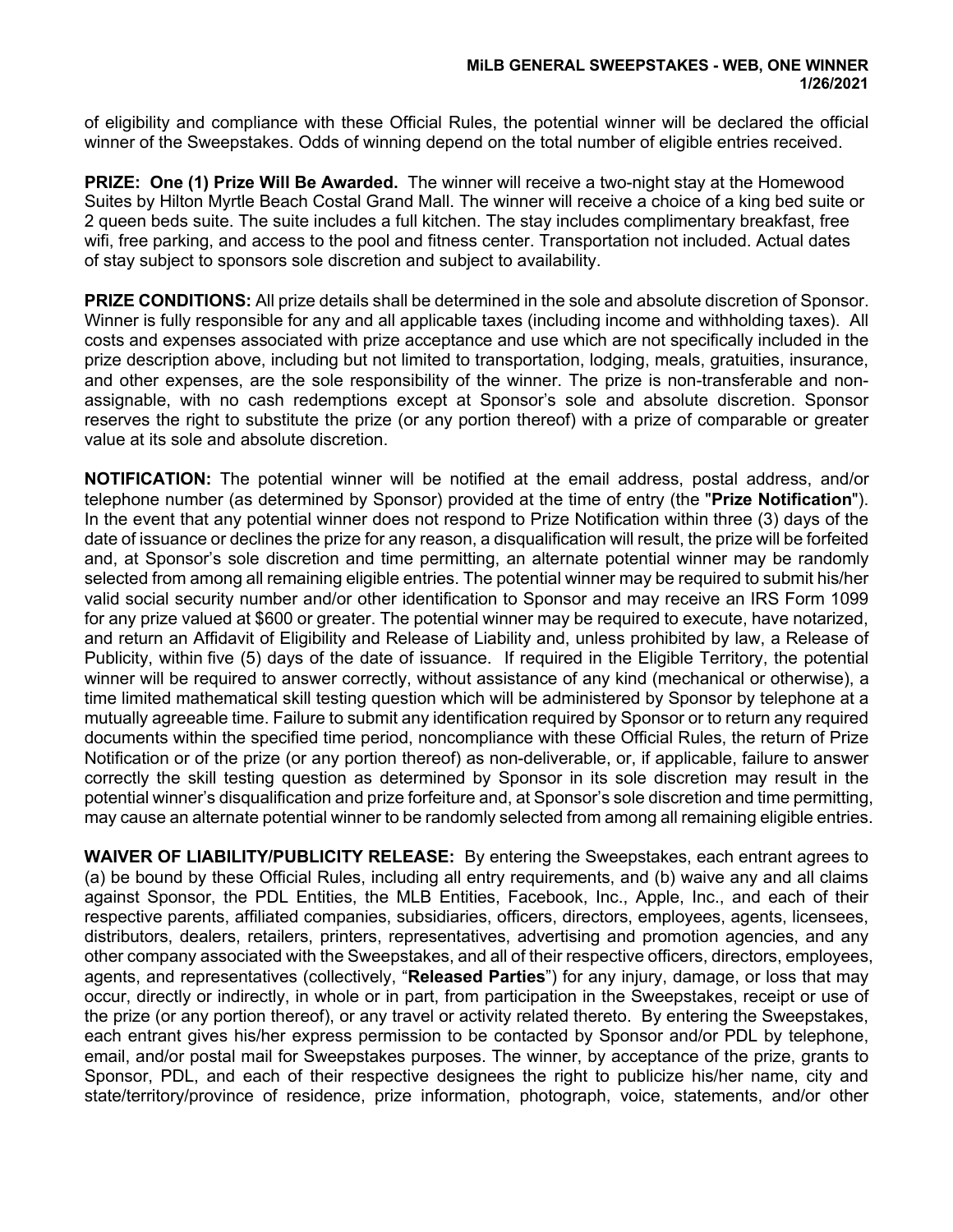likeness for advertising, promotional, trade, and any other purpose, in any media or format now known or hereafter devised, throughout the world, in perpetuity, without limitation and without further compensation, consideration, permission or notification, unless prohibited by law.

**GENERAL CONDITIONS:** The decisions of Sponsor are final and binding on all matters relating to this Sweepstakes. Released Parties are not responsible for stolen, late, incomplete, illegible, inaccurate, misdirected, lost, misrouted, scrambled, damaged, delayed, undelivered, mutilated, postage-due, or garbled entries, transmissions, email, or mail; lost, interrupted, or unavailable network, cable, satellite, server, Internet Service Provider (ISP), wireless network, website, or other connections; availability, accessibility, miscommunications, or failures of computer, satellite, telephone, cable, or wireless transmissions or lines; computer hardware or software malfunctions, failures, or difficulties; wireless service congestion; failures or malfunctions of phones, phone lines, telephone systems, wireless towers, or cellular tower equipment; any error, omission, interruption, defect, or delay in wireless or other transmission, processing, or communication; printing, typographical, or other errors appearing within these Official Rules, in any Sweepstakes-related advertisements, or other materials; cancellation or postponement of any Minor League Baseball game/event/exhibition; or any other errors, problems, or difficulties of any kind, whether human, mechanical, electronic, or other, relating to the Sweepstakes, including, without limitation, errors or difficulties which may occur in connection with administration of the Sweepstakes, processing of entries, announcement of the winner, or any Sweepstakes-related materials. Released Parties are also not responsible for any incorrect or inaccurate information, whether caused by website users (e.g., hacking) or by any equipment or programming associated with or utilized in the Sweepstakes. Released Parties are not responsible for injury or damage to entrant's or to any other person's computer and/or wireless device related to or resulting from participating in this Sweepstakes or downloading materials from or use of the Sweepstakes website. Persons who tamper with or abuse any aspect of the Sweepstakes or website; attempt to undermine the legitimate operation of the Sweepstakes by cheating, deception, or other unfair playing practices; intend to annoy, abuse, threaten, or harass any other entrant or any representative of Sponsor and/or PDL; or who are in violation of these Official Rules, as solely determined by Sponsor, will be disqualified and all associated entries will be void. Sponsor shall have the sole right to disqualify any entrant for violation of these Official Rules or any applicable laws relating to the Sweepstakes and to resolve all disputes in its sole discretion. Released Parties (a) make no warranty, guaranty, or representation of any kind concerning the prize (or any portion thereof) and (b) disclaim any implied warranty. Sponsor's failure to enforce any term of these Official Rules shall not constitute a waiver of that provision.

Sponsor and PDL reserve the right, in their sole discretion, to modify, suspend, extend, or cancel the Sweepstakes (or any portion thereof) in the event Sponsor is prevented from executing the Sweepstakes as contemplated herein by any event beyond Sponsor's control, including but not limited to: fire; flood; earthquake; explosion; public health epidemic or crisis; labor dispute or strike; act of God or public enemy; network or equipment failure; riot or civil disturbance; terrorist threat or activity; war (declared or undeclared); court order; or federal, state, or local government law, order, or regulation. Sponsor and PDL also reserve the right, in their sole discretion, to modify, suspend, extend, or cancel the Sweepstakes (or any portion thereof) should virus, bugs, unauthorized human intervention, or other causes or events corrupt administration, security, fairness, integrity, or proper operation of the Sweepstakes. In the event of cancellation, Sponsor may elect to identify the winner and award the prize by way of random drawing from among all non-suspect, eligible entries received up to the time of cancellation. Sponsor also reserves the right, in its sole discretion, to modify these Official Rules for clarification purposes without materially affecting the terms and conditions of the Sweepstakes.

# **CAUTION: ANY ATTEMPT TO DELIBERATELY DAMAGE ANY WEBSITE ASSOCIATED WITH THIS SWEEPSTAKES OR UNDERMINE THE CONTENT OR LEGITIMATE OPERATION OF THIS**